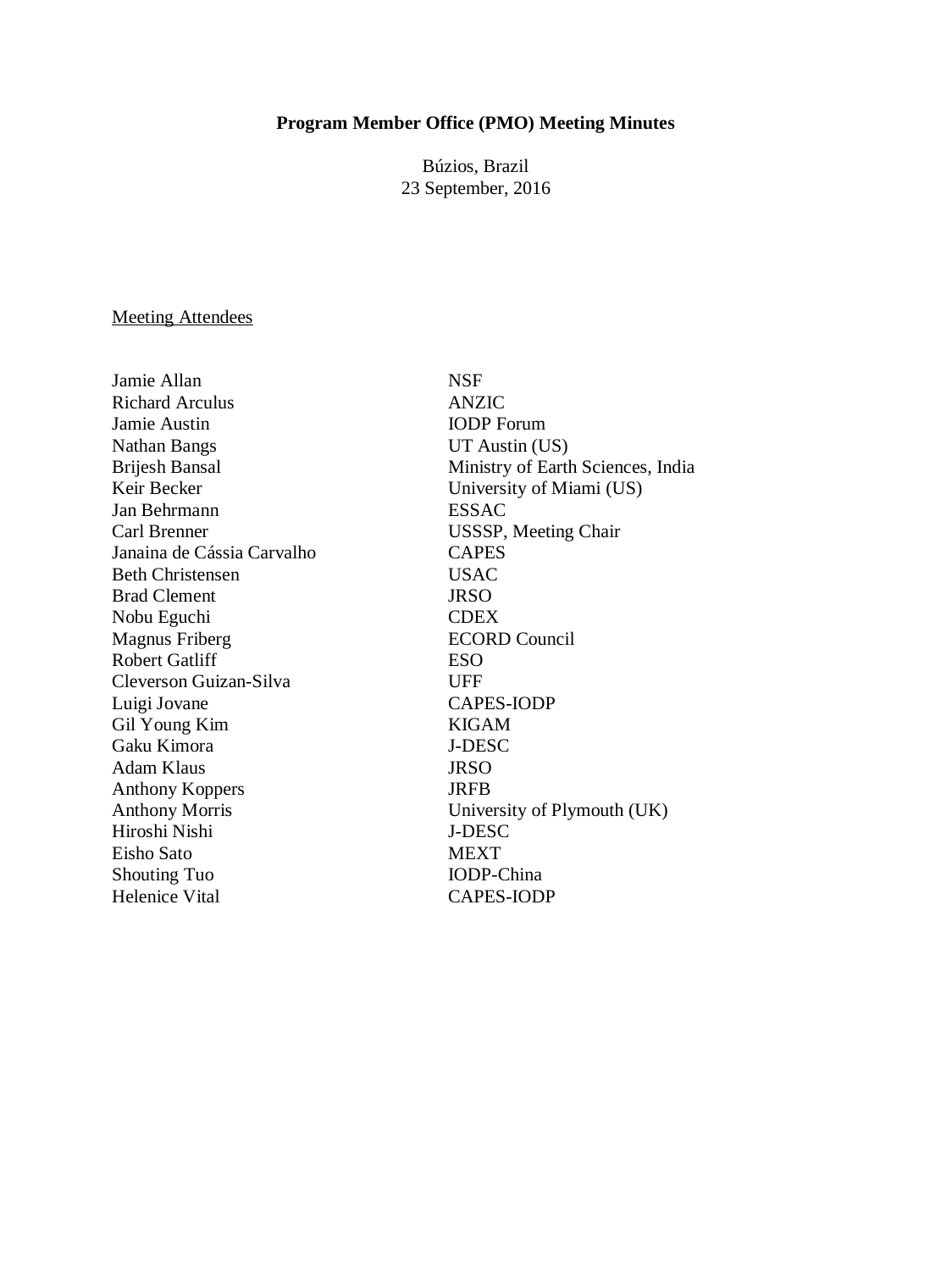#### **Agenda**

**Friday 23 September 2016 0900 - ?**

- I. (Re-)introductions and agenda approval
- II. Presentations by each PMO of their activities and practices
	- A. Office personnel
	- B. Shipboard staffing & interactions with platform operators
		- 1. Application design and staffing criteria
		- 2. Webinar planning
		- 3. Format for presenting nominations to platform operators
		- 4. Increasing early career scientist participation
	- C. Post-cruise research funding (if applicable)
	- D. Workshop and short course communication and support (if applicable)
	- E. Pre-drilling activities (if applicable)
	- F. Panel nominations and travel support
		- 1. Facility boards
		- 2. SEP, EPSP
	- G. Advisory bodies to PMOs
	- H. Education & outreach overview of activities
- III. Policies for migration of scientists among PMOs
- IV. Collaborations on E&O activities
	- A. Collaboration among PMOs
	- B. Collaboration with other programs (e.g., ICDP)
- V. Other business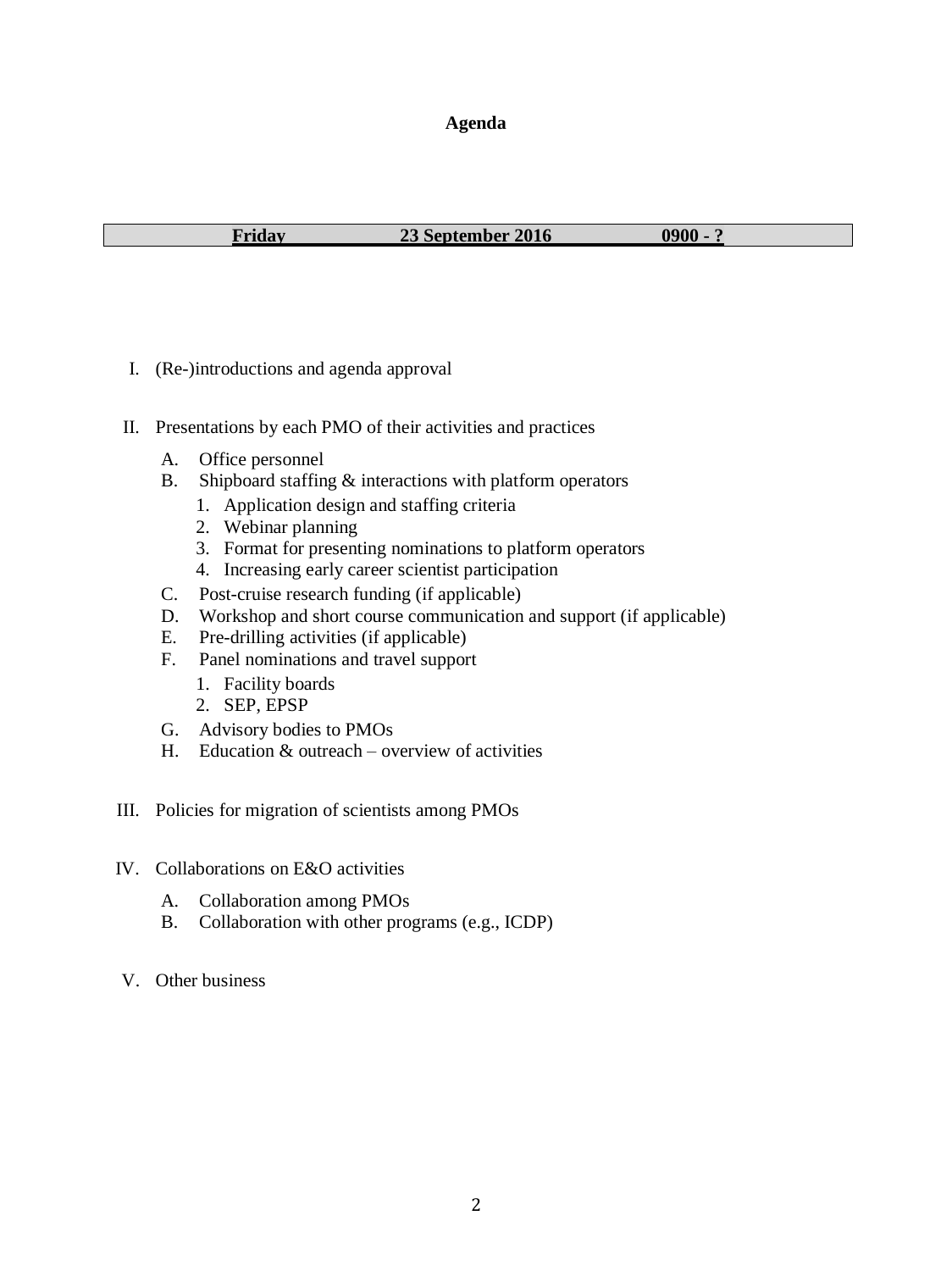# **I. (Re-)introductions and agenda approval**

C. Brenner called the meeting to order, thanking the hosts from Brazil and all the attendees. He noted a change in agenda and asked A. Klaus of the JRSO to make the initial presentation because the JR staffing statistics would provide context for the meeting.

A. Klaus introduced his role in charge of staffing for *JOIDES Resolution* expeditions. He presented a summary of scientific participants in JR Expeditions 349-368 (16 expeditions total). He noted first that each IODP entity has its own way of counting participation, that the list includes 4 CPPs, and that he generally counts co-chief scientists but not staff scientists. The tally for the 16 expeditions included: 993 applicants, 475 scientists sailed (452 individuals because 23 sailed twice), 24 member countries represented, 100 graduate students (21%), 141 women (30%), 35 women grad students, 230 institutions. Allan noted that the proportion of women was somewhat higher in the first IODP. Austin noted that the percentage of graduate students has been about 20% since the beginning of ODP.

Klaus showed lists of the PMOs and countries represented, and then the quotas among PMOs, noting a change in 2015 (US up by 2, Japan down by 1, Brazil down by 1). He then presented a chart showing numbers of applicants, quotas, and actual participants by PMO, noting that the actual participants have been close to the quotas. He showed application success rate by PMO, which tends to be lower in the bigger members (US and ESSAC) and higher in the smaller members. Allan noted that in the past the smaller members tended to nominate only their quota number with little range in expertise, complicating the process of staffing a well-rounded scientific party. He recommended that each PMO nominate a greater number of scientists than its normal quota. Klaus agreed and noted the smaller PMOs could further prioritize their nominations. He presented charts illustrating numbers and percentages of graduate students by PMO. Although the number of graduate students from IODP-China number appeared low, Klaus noted IODP-China is sailing many early career post-PhD scientists.

He then presented a plot of total number of scientists per expedition, which ranged from 26-32, and explained that this can vary for a range of reasons. For context, the average was about 25 in ODP. Arculus commented that there is flexibility to accommodate factors like the 2015 expansion of the US participation without affecting allocations for other member countries. Klaus noted that there can be many reasons that additional berths are needed. Allan noted some debate as to whether the total size of the scientific party is too large and should be reduced in the future phase of IODP, but now he is less concerned because Klaus had noted little change in scientific party functionality between ODP and the current phase of IODP.

Koppers noted some issues in certain expeditions with focused priorities and a greater proportion of scientific party with similar expertise. Morris noted some potential issues if the party includes only 1-2 scientists in a given lab because of co-chief scientist pressures to mold the overall balance, but Klaus indicated he generally pushes for a greater number to avoid any problems in each lab. Klaus then showed plots of participants by country and co-chief scientists by PMO. Allan noted that the memoranda for the next phase of IODP will include co-chief scientists as members of scientific party in the quotas negotiated with each PMO, as opposed to the current memoranda that counts co-chief scientists separately. Clement noted that the PMOs should realize that the increase in number of annual JR expeditions from 4 to 5 will entail additional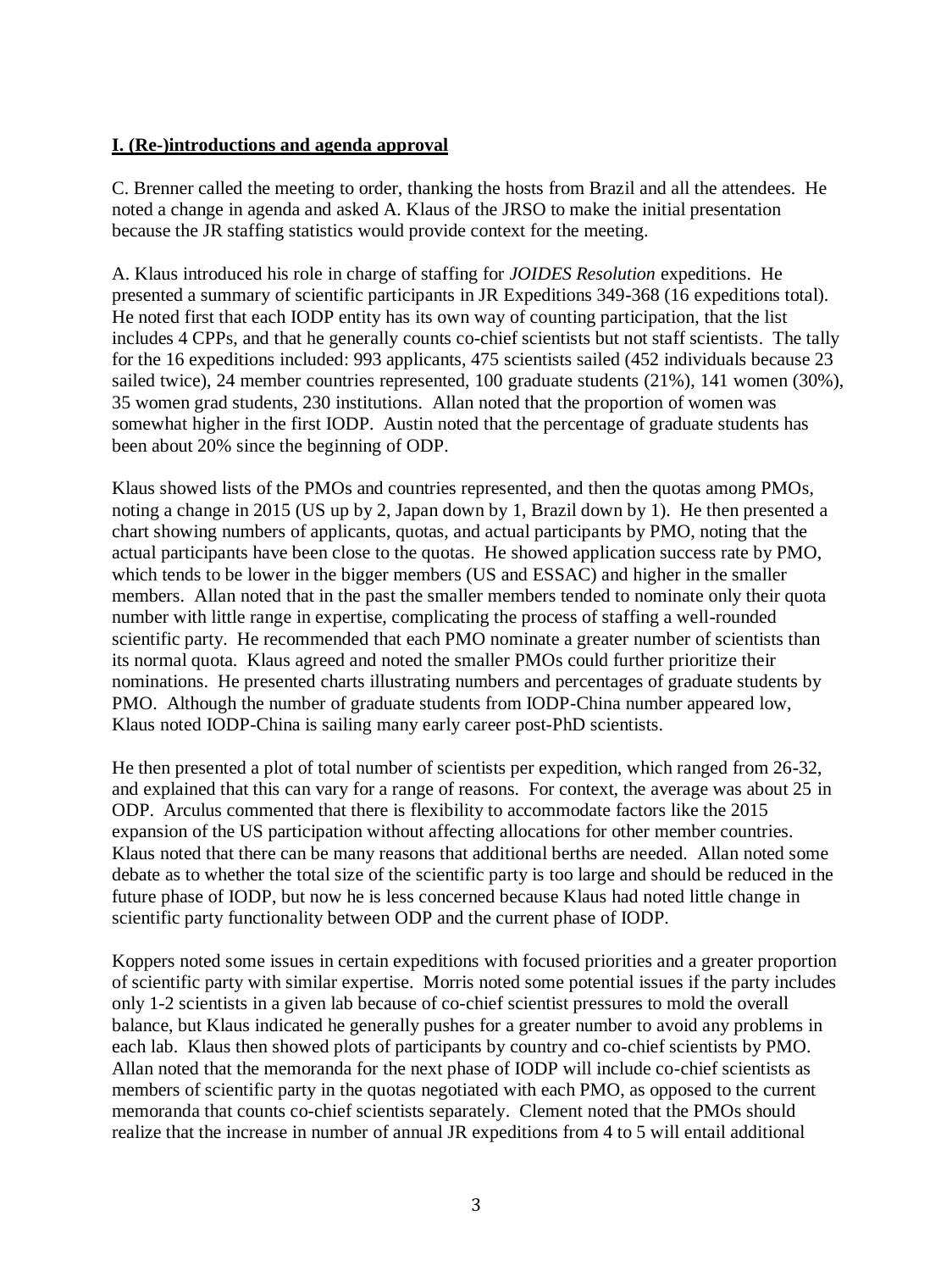financial commitments from each PMO in terms of supporting more participants annually. Allan emphasized the intent to including co-chief scientists among the scientific party quotas to be negotiated for the next phase of IODP. In response to a question from Eguchi, he noted this would not affect the berth exchange agreement between Japan and US.

Brenner suggested one actionable item from the discussion: that the smaller PMOs nominate more than their quota of scientists for each expedition and prioritize their selections.

*Consensus 1609-1: Each IODP PMO should work to nominate a greater number of participants for each IODP expedition than just their quota as defined in IODP memoranda.*

# **II. Presentations by each PMO of their activities and practices**

R. Arculus presented for ANZIC, showing first the PMO leadership in both Australia and New Zealand. He noted there is a governing council headed by Dr. Geoff Garrett through 2016, with the new chair to be Prof. Ian Poiner. In response to a question from Brenner, Arculus noted the governing council includes about ten people. He then described the functions of the ANZIC Science Committee, which assists in proposal development, conducts workshops, selects nominees for scientific parties, reviews post-expedition science proposals, and conducts special educational activities related to IODP. He noted that ANZIC post-expedition funding is typically < \$30K (US) per participant and closed by noting that Agenda Item III is significant to ANZIC.

J. de Cássia Carvalho and L Jovane presented for Brazil. Carvalho described the history of CAPES since it was created in 1951 with a goal of fostering graduate education in Brazil across all disciplines. She described the six main tasks of the Directory of Programs and Scholarships (DPS) and reviewed the history and rationale for Brazil to join IODP by becoming a JR partner in 2013 with CAPES as signatory of the memorandum with NSF. There are two official IODP committees: a scientific committee (comprising four researchers) and an executive committee (comprising two civil servants from CAPES and two researchers). Both committees define the criteria for the selection of candidates for expeditions and function as advisory bodies to Brazilian PMO. She reviewed statistics related to Brazilian participation in IODP expeditions (17 so far) and financial support for these participants.

L. Jovane presented Brazilian interest in seven specific IODP proposals: Amazon Fan, Brazilian Equatorial Margin tectonics (T-BEM), paleoceanography BEM (P-BEM), Pernambuco Cretaceous Atlantic opening, Neogene BEM (N-BEM), Sao Paola Plateau, and Rio Grande Rise. He summarized their objectives and status within the IODP proposal evaluation process. He also summarized status of the associated site survey data, some of which are confidential industry/navy data, including 3-D seismic at certain sites. He described the plans for a 2017 graduate student summer school co-funded by CAPES, ECORD, and NSF to define additional site survey activities including multibeam mapping. Jovane then briefly summarized Brazilian oceanographic ship capabilities and funding mechanisms.

Brenner asked if the Brazilian IODP PMO could provide a list of contacts and specific responsibilities. *[Update: Brazil is currently in the process of issuing a call for proposals to establish an IODP Office.]*

M. Friberg and J. Behrmann presented for ECORD and ESSAC. Friberg started by summarizing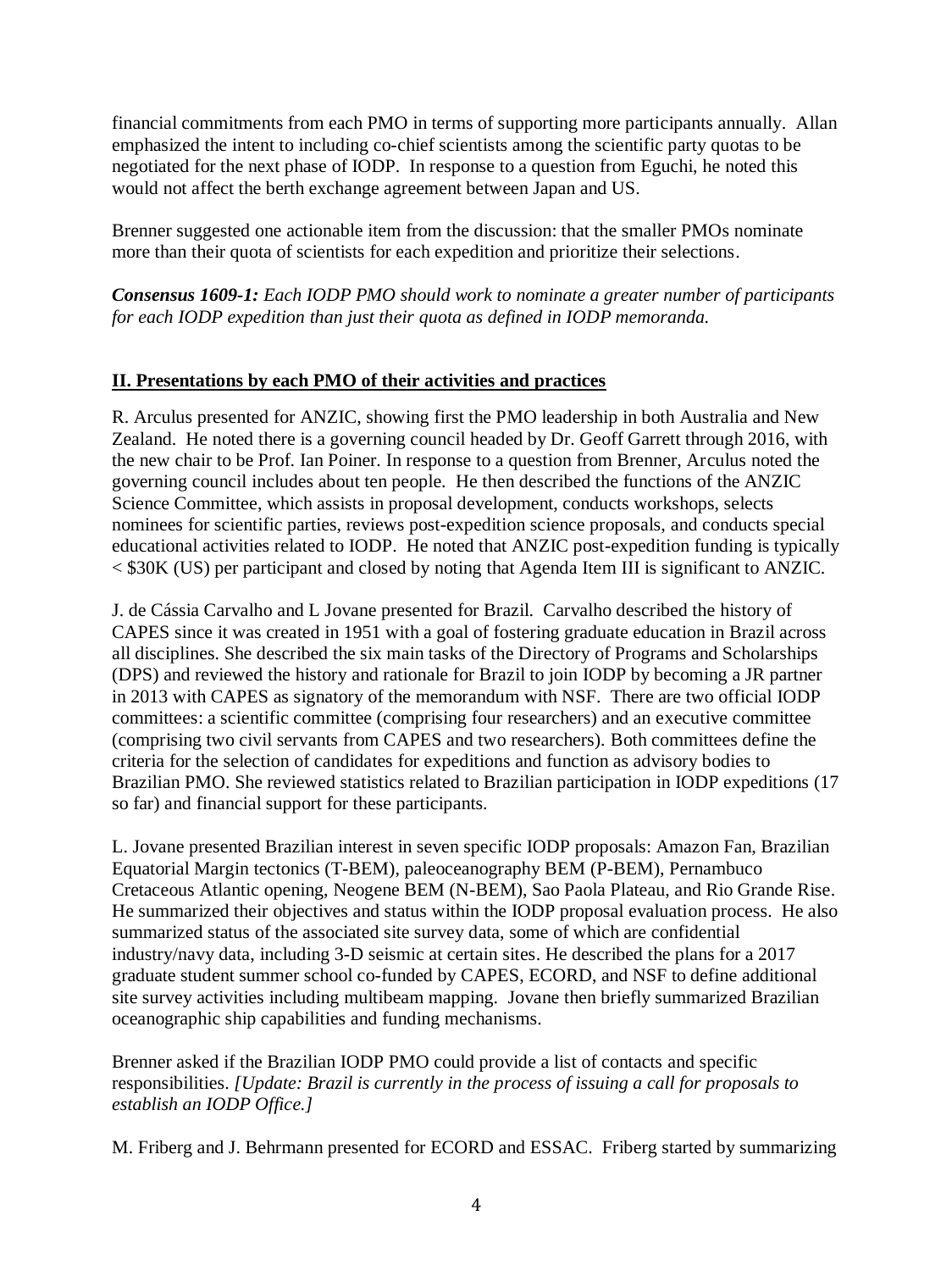the overall structure of the European participation in IODP, including the ECORD Council, ECORD Management Agency (EMA), ESSAC, and ECORD Science Operator (ESO). Behrmann then described how ESSAC makes staffing nominations. The process within ECORD is complicated because of internal quotas among the ~17 ECORD partner countries that defined by their levels of contribution to ECORD. He noted that some ECORD countries are over their participation quotas and others under their quotas for specific reasons. He also pointed out that there are 17 different nationalal IODP structures within ECORD, and they handle aspects like site survey funding, salary support for shipboard scientists, and post-expedition funding in individual ways. Behrmann described the process within Germany, and A. Morris described the process within UK.

Allan asked whether shipboard participants from any IODP country ever sail without salary support. Behrmann noted that salaries are paid by the scientists' institutions but the ESSAC teacher at sea program does not provide salary support.

S. Tuo summarized Chinese participation in the 2014-2017 IODP expeditions. Applications typically range from 3 to 12 for typical JR expedition, with 1-3 actual Chinese participants. For the three Chinese CPP expeditions, applications are much higher and actual Chinese participants average about 10. A total of 73 Chinese scientists from 24 institutions have sailed in IODP-2 expeditions, contrasting with 36 shipboard participants in all of IODP-1. Tuo described the criteria used by IODP-China in evaluating Chinese applicants. He noted that IODP-China has no specific budget for salaries of shipboard scientists or post-expedition science. Salary support is provided by each participant's institution and participants must seek other funding for postexpedition research.

B. Bansal showed the structure and personnel associated with IODP-India, which involves 10 institutions within India associated with three different ministries. He showed flowcharts for shipboard staffing coordinated by the IODP-India office in Goa and the proposal-driven process for post-expedition research funding. He noted that post-expedition research grants typically range from \$US30–100K. He summarized the roles of IODP-India as PMO, and the structure of advisory bodies that oversee the office. He quickly reviewed statistics related to the 38 Indian participants from 7 different types of institutions in IODP-1 and IODP-2 to date. He closed by noting he feels that IODP activities are broadly supported within India, and that one goal is to increase graduate student participation. In response to a question, he confirmed that an Indian scientist from any institution could apply to participate. Arculus noted that this contrasted with the situation in Australia, which limits participation only to scientists from institutions that are financial contributors to the Australian IODP membership.

H. Nishi presented the organizational structure of Japan Drilling Earth Science Consortium (J-DESC) which involves 53 institutions or companies and includes an IODP section and an ICDP section. He presented the structure of JAMSTEC and CDEX, and then explained the relationship between J-DESC (as PMO) and JAMSTEC research divisions, and how financial support is provided for seven different aspects of participation by Japanese scientists in IODP. He presented the names of the J-DESC PMO staff, and described the application process for Japanese scientists to participate in IODP. He noted that nominations of potential Japanese participants are prioritized when provided to the platform operators. He reviewed statistics of Japanese applicants, highlighting a strong record in engaging Master's and PhD students, and described modest opportunities for post-cruise funding support for younger participants.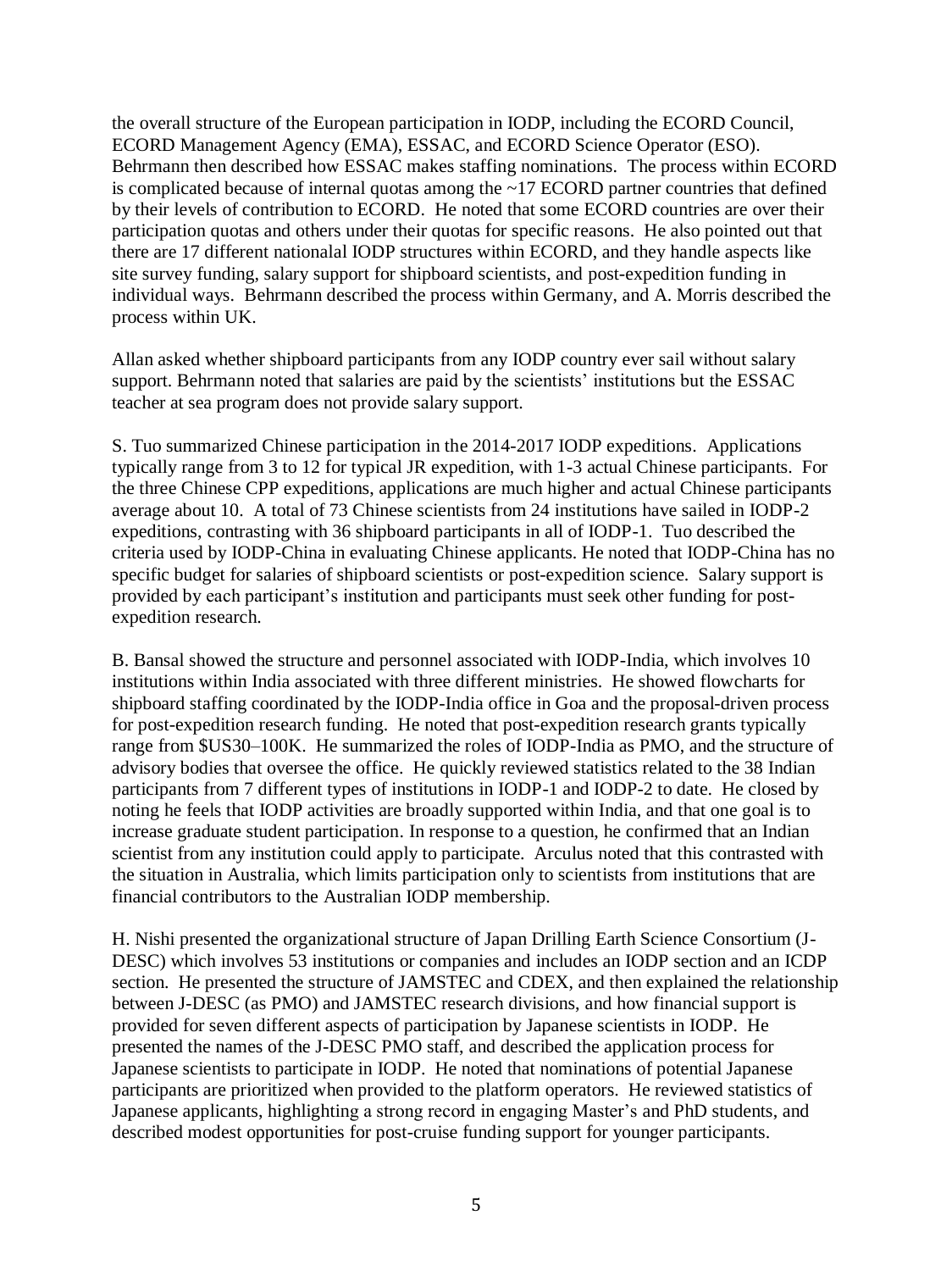Nishi noted that the PMO has no travel support for workshops currently, except limited support for proposal planning activities. He described how travel support is provided for panel members. He noted there are no specific advisory bodies for J-DESC but JAMSTEC has one. In response to a question from H. Given, he noted that scientists from any Japanese institution can participate in IODP.

G.Y. Kim described the organization and structure of the Korea-IODP office hosted at KIGAM. He noted that Korean IODP participation is open to all Korean scientists; to date there have been 15 from KIGAM, 20 from other institutions. He noted that K-IODP supports post-expedition research at levels up to \$US 35K.

For USSSP, C. Brenner presented the names and functions of the staff members and described the range of USSSP activities. He showed the distribution of the USSSP budget, noting that the largest percentage goes to expedition science support, including salary support for US shipboard scientists, post-expedition research awards and scientist travel costs. He then described the USSSP staffing nomination procedures, which involve the use of a web portal for applications He asked if there should be application uniformity across PMO, and the responses from A. Klaus and R. Gatliff indicated there is sufficient convergence from the perspective of platform operators. He described the role of the USSAC staffing subcommittee and noted that nominations are forwarded to operators with three levels of priority. He described the level of salary support provided to US shipboard participants (1.5 x time at sea, typically a total of 3 months) and co-chief scientists (8 months total over 3 years).

Brenner also reviewed staffing by career level, noting a recent increase in % of graduate students but a decrease at assistant/associate professor level. He described USSSP PEA awards up to \$15K and the application and review process. Austin noted that this type of award at the beginning of ODP was typically around \$30K. Allan noted that part of the rationale for lowering the typical award amount came from past external programmatic review that criticized the awards as less competitive than other funding mechanisms. Clement suggested that the perceptions about PEAs could be countered by making the review process much more competitive by declining some; however, Brenner pointed out that these awards often provide support for working up data that support the entire science party, so such a "punishment" can have wide-ranging impact. Austin suggested that evaluation of the PEA proposals could be folded into the application process, but Brenner stated that this is actually the case in that the precruise "participation plan" is essentially a PEA proposal that has not yet been modified by the vagaries of actual data acquisition on the expedition. In addition, Allan reiterated that the scope is really to ensure collection of essential post-expedition data. Christensen reviewed recent USAC debate about PEAs, confirming the intent to collect essential post-expedition data of use to all participants. In that case, Clement suggested folding support of that kind of activity in commingled program funding.

Brenner then described USSSP support of drilling workshops and the process for application and review of workshop proposals. He then described USSSP opportunities for US scientists to propose modest support for pre-drilling activities. In response to a question from Austin, Brenner noted two recent examples at an average of ~\$30k. Austin questioned whether the same concerns about post-expedition awards noted earlier should apply to the pre-drilling proposals. Allan noted that the intent was to provide an avenue for modest activities at a level that would be considered too low to justify the internal NSF administrative effort. Koppers noted that the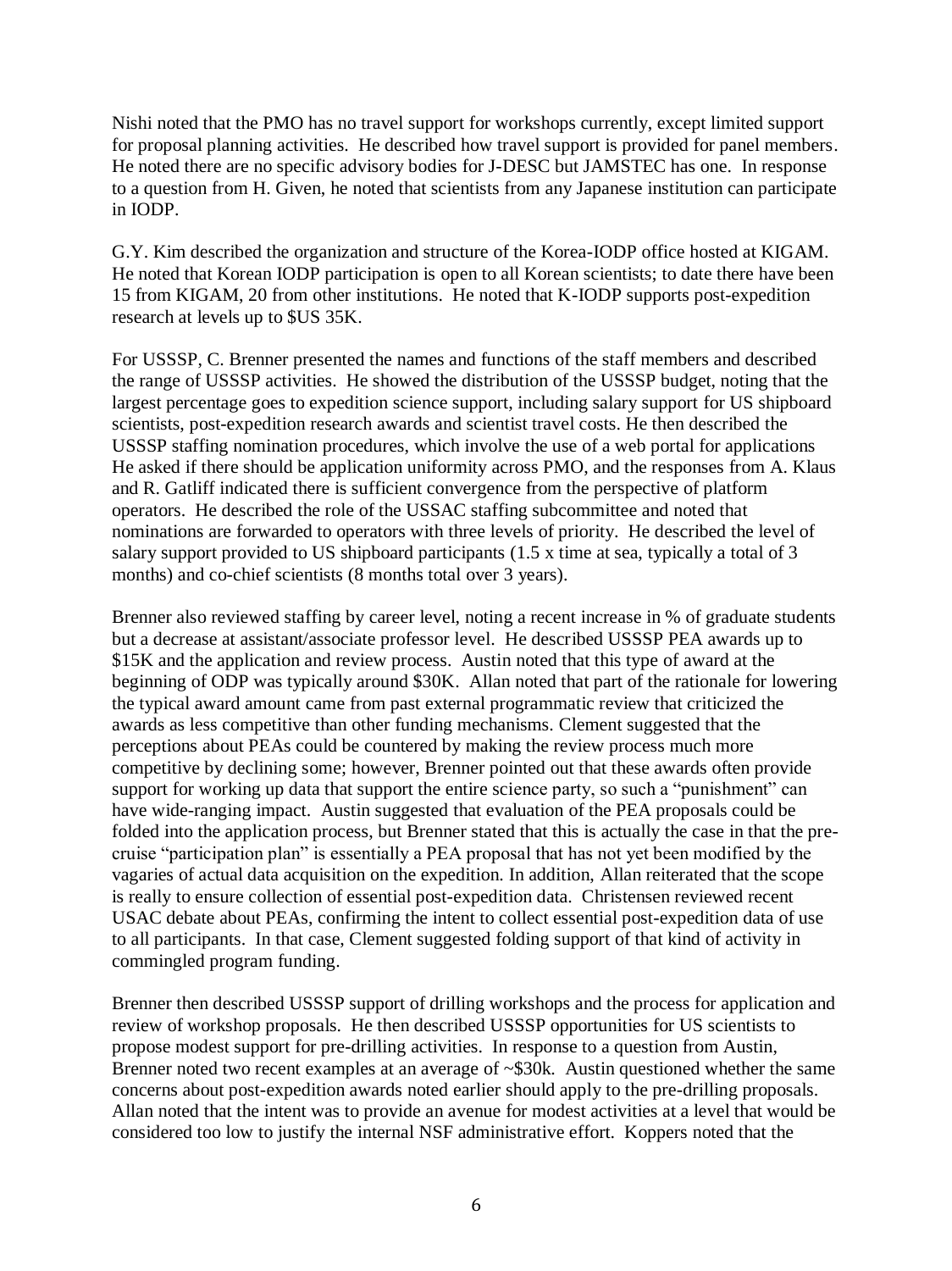scope is not really considered scientific research, but instead is more directly tied to providing essential background data for upcoming drilling.

Brenner then described the process for selecting US members of panels. He quickly reviewed USSSP E & O activities, suggesting that they had been discussed in sufficient detail at the Forum, and closed by showing the pie chart of distribution of USSSP funding among tasks.

H. Given asked whether there are any formal efforts to mentor first-time shipboard participants on IODP platforms. A. Klaus noted that some mentoring does occur within lab groups on JR, but it hasn't been formalized to date. In response to a question from Bansal, Allan and Brenner confirmed that both NSF and USSSP can consider proposals for US scientists to participate in international workshops to develop IODP pre-proposals.

Brenner asked whether PMOs should work to bring their new panel membership rotations into better alignment. Brenner and Eguchi confirmed that the US and Japanese rotation schedules are already aligned on an October 1 rotation date. There was agreement that other PMOs should be asked to work toward the same goal.

*Consensus 1609-2: IODP PMOs should work to align panel member rotation dates to be aligned on October 1 of every year.*

## **III. Policies for migration of scientists among PMOs**

Citing a couple of recent examples, Brenner asked about responsibilities for financial support when an IODP scientist changes country (e.g., either between staffing and sailing, or shortly after an expedition but before all that person's expedition-related activities are completed). Brenner noted that from his perspective the recent examples had been satisfactorily handled on an ad hoc basis. Arculus suggested that could work in most cases. Klaus noted that given the wide range in how various IODP member countries support post-expedition research, handling cases on an ad hoc basis might be the only possible solution. Clement noted that one reason this issue is being raised is the question whether it somehow affects the evaluation of applications to participate in IODP. Brenner noted USAC does like to see post-expedition affiliation plans in evaluating certain participation applications. Allan asked if there is any data related to potential impact on early career scientists. Arculus reiterated support for continuing to deal with the situation in the current mode, but also indicated that the initial financial supporters of participants who move would like to see credit for their support. Koppers and Klaus suggested that this is sometimes done by listing both original and subsequent affiliations of participants in the IODP reports. Friberg noted that, with the wide range of approaches by PMOs in providing support for IODP participants, it would not be sensible for the PMO meeting to suggest a specific policy.

*Consensus 1609-3: The PMOs will continue to deal with cases of IODP participants who change country in an informed, ad hoc basis, but will stress the importance of those scientists citing both sources of their support for IODP research.*

#### **IV. Collaborations on E&O activities**

Brenner noted that since the PMO staff who handle E & O on a daily basis are not actually at the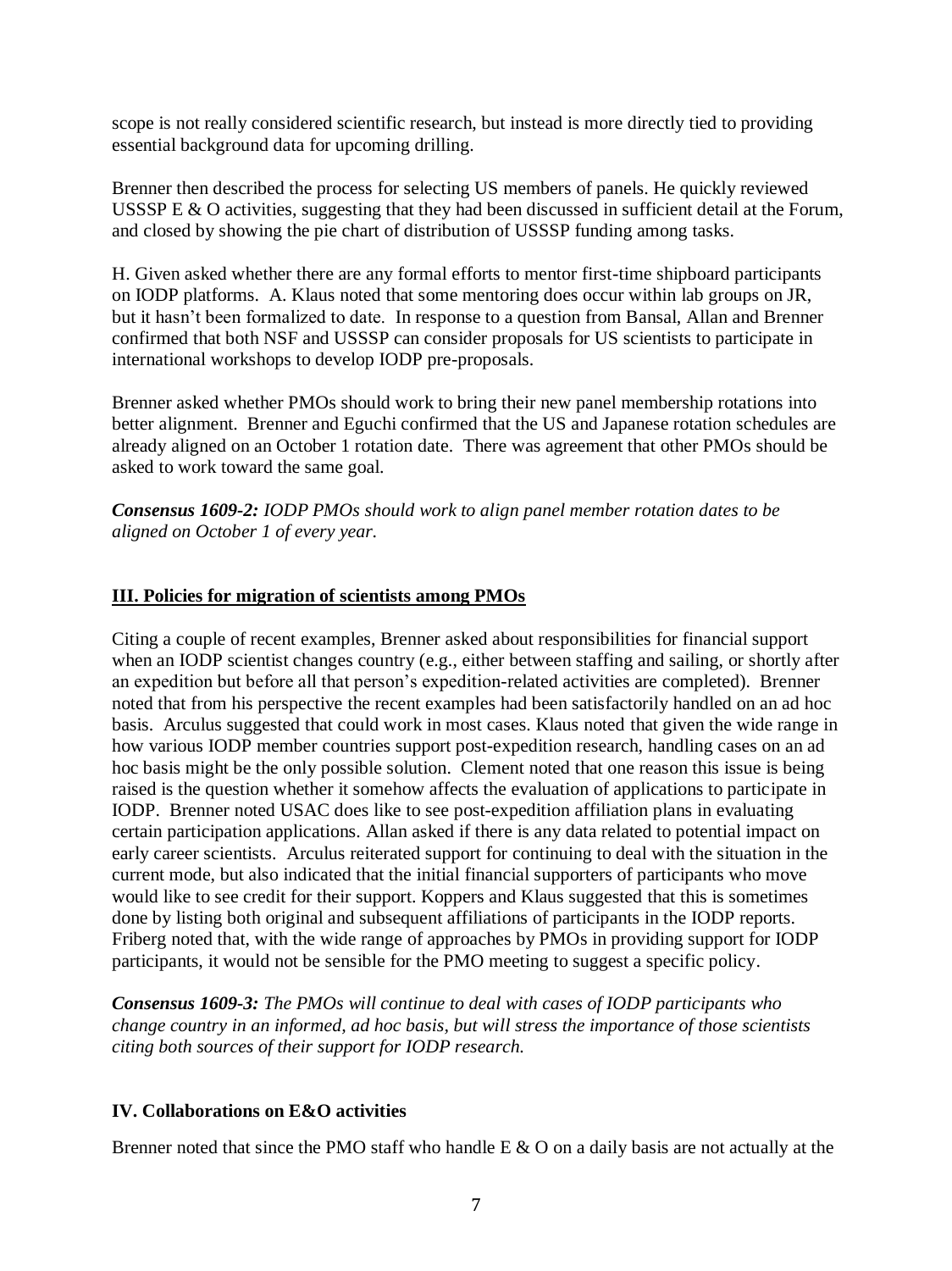PMO meeting, there was little to discuss in the way of specifics. However, he noted that progress toward program-wide integration is already being made at the meetings of the ECORD E & O Task Force, to which the E & O personnel from other PMOs are invited, and informal meetings such as those that have occurred recently at the Fall AGU. Christensen asked if there has ever been a program-wide E & O workshop. Brenner said not recently, but collaborative Schools of Rock have been discussed and the 2016 SOR in Cape Town included local South African teachers. A collaborative E&O workshop is a possibility in the future.

## **V. Other business**

Brenner raised the question whether PMO meetings should occur regularly in conjunction with Forum meetings. Austin suggested it would be a good idea. Eguchi and others suggested the chairmanship of the PMO meeting should rotate among PMO chairs. Given asked about overlap of agenda materials between Forum and PMO meetings, suggesting that minimizing the overlap could free up time for discussion of special issues at the Forum. Austin thought that including the material in both meetings was actually useful. Allan suggested that Brenner should chair the PMO meeting one more time. Brenner expressed willingness, citing ease of communication with the US-based IODP Forum Chair. Austin asked for a formal consensus statement indicating the next PMO meeting would be in Shanghai. Koppers noted that the annual JR co-chief reviews include feedback about PMO-related issues, and he suggested that feedback should form input for future PMO meetings. Friburg agreed and said that ECORD can also provide comparable feedback from reviews of MSP expeditions.

*Consensus 1609-4: The IODP PMO meeting will be scheduled in September 2017 in Shanghai, for an additional day in conjunction with the next meeting of the IODP Forum. The 2017 PMO meeting will be chaired again by Carl Brenner.*

The participants thanked the hosts for the PMO meeting, and Brenner closed the meeting.

[Note: The presentations for the PMO meeting can be found at: [http://bit.ly/2iASlqI\]](http://bit.ly/2iASlqI)